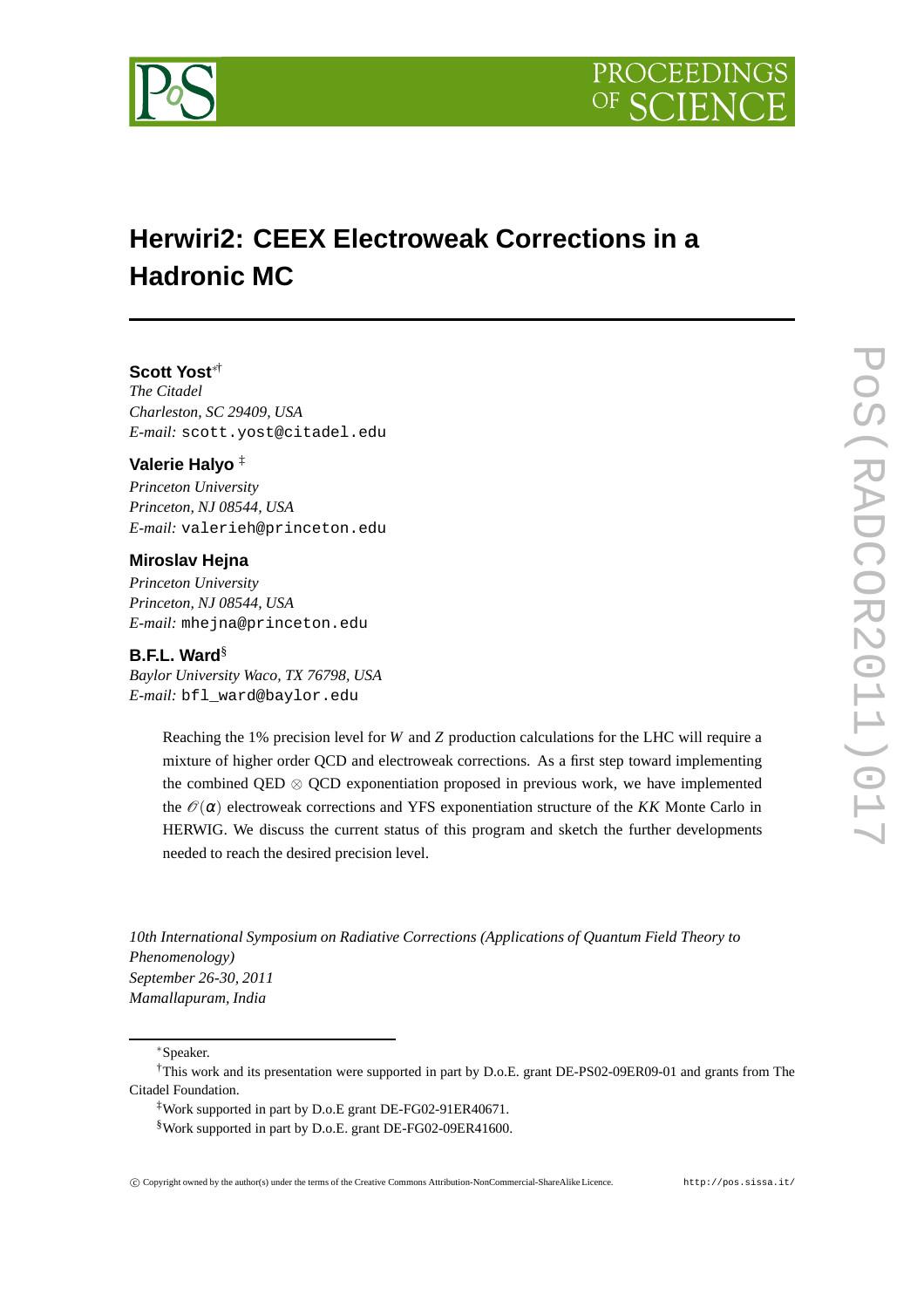Vector boson production is one of the most important Standard Model processes observed at the LHC, and electroweak radiative corrections will be needed for analysis at the percent level. Previous studies [1] by some of the authors have found that electroweak corrections alone can exceed 1% for some cuts of interest. These studies were based on HORACE, [2] which provides state-of-the-art  $\mathcal{O}(\alpha)$  radiative corrections with a final-state photon shower, and PHOTOS, [3] which adds final state photonic radiation. Other programs developed for implementing electroweak corrections for hadronic collisions include WINHAC [4] and ZINHAC. [5] Initial state photonic radiation has been considered only in certain MRST parton distribution functions. [6] However, none of the most recent PDFs include QED effects.

For electron-positron colliders, precision electroweak corrections have been implemented in the program *KK*MC [7] using YFS [8] exponentiated multiple-photon radiation for both the initial and final state, together with  $\mathcal{O}(\alpha)$  electroweak corrections in the DIZET [9] package developed for ZFITTER. [10] The DIZET corrections can be applied to any parton-level process, so there is no obstacle to extending them to hadronic collisions. YFS exponentiation provides the basis for an efficient representation of multi-photon phase space, which can also be implemented for hadronic initial and final states. Some of the authors have proposed using a non-abelian extension of YFS exponentiation as a basis for an integrated event generator implementing both multi-photon and multi-gluon corrections in a unified framework, called QCD⊗QED exponentiation. [11]

The collection of programs implementing QCD⊗QED exponentiation has been called HER-WIRI, for High Energy Radiation with Infra-Red Improvements, with a version number distinguishing the class of corrections included. The name acknowledges that the initial versions build upon the HERWIG [12] parton shower generator. The first to be released, HERWIRI1, [13] implemented IR-improved splitting kernels [14] obtained using the QCD analog of YFS exponentiation. This program is publicly available, and tests are in progress. The IR-improved kernels have also been implemented [15] in MC@NLO [16] and POWHEG. [17] The structure of HERWIRI is not tied to a particular shower, and our ultimate goal is a complete shower generator based entirely on QCD⊗QED exponentiation with exact  $\mathcal{O}(\alpha_s^2, \alpha_s \alpha, \alpha^2)$  residuals. [18]

The second version, HERWIRI2, implements the electroweak radiative corrections of *KK*MC in a hadronic shower generator. This note describes a version of HERWIRI2 which is presently nearing completion.<sup>1</sup> HERWIRI2 is motivated by the successful application of YFS exponentiation in BHLUMI, [19] BHWIDE, [20], KoralZ, [21] KoralW, [22] YFSWW3, [23] *KK*MC, and related programs for LEP physics. All of these programs benefit from a very efficient representation of *N*photon phase space, with complete control over the soft and collinear singularities for an arbitrary number of photons. Real and virtual IR singularities cancel exactly to all orders. The non-abelian extension to QCD⊗ QED should have similar advantages.

While based on HERWIG, HERWIRI2 is largely independent of the underlying shower. HER-WIG generates the parton momenta and shower, and HERWIRI2 passes the generated hard process momenta to *KK*MC routines to add photons and electroweak corrections. Although *KK*MC was developed for  $e^+e^-$  collisions, it was designed to be extended to more general processes, so the ability to select quarks as the incoming state already exists in all but the lowest-level generation routines.

<sup>&</sup>lt;sup>1</sup>HERWIRI2 does not incorporate HERWIRI1, although the two programs can be used in combination.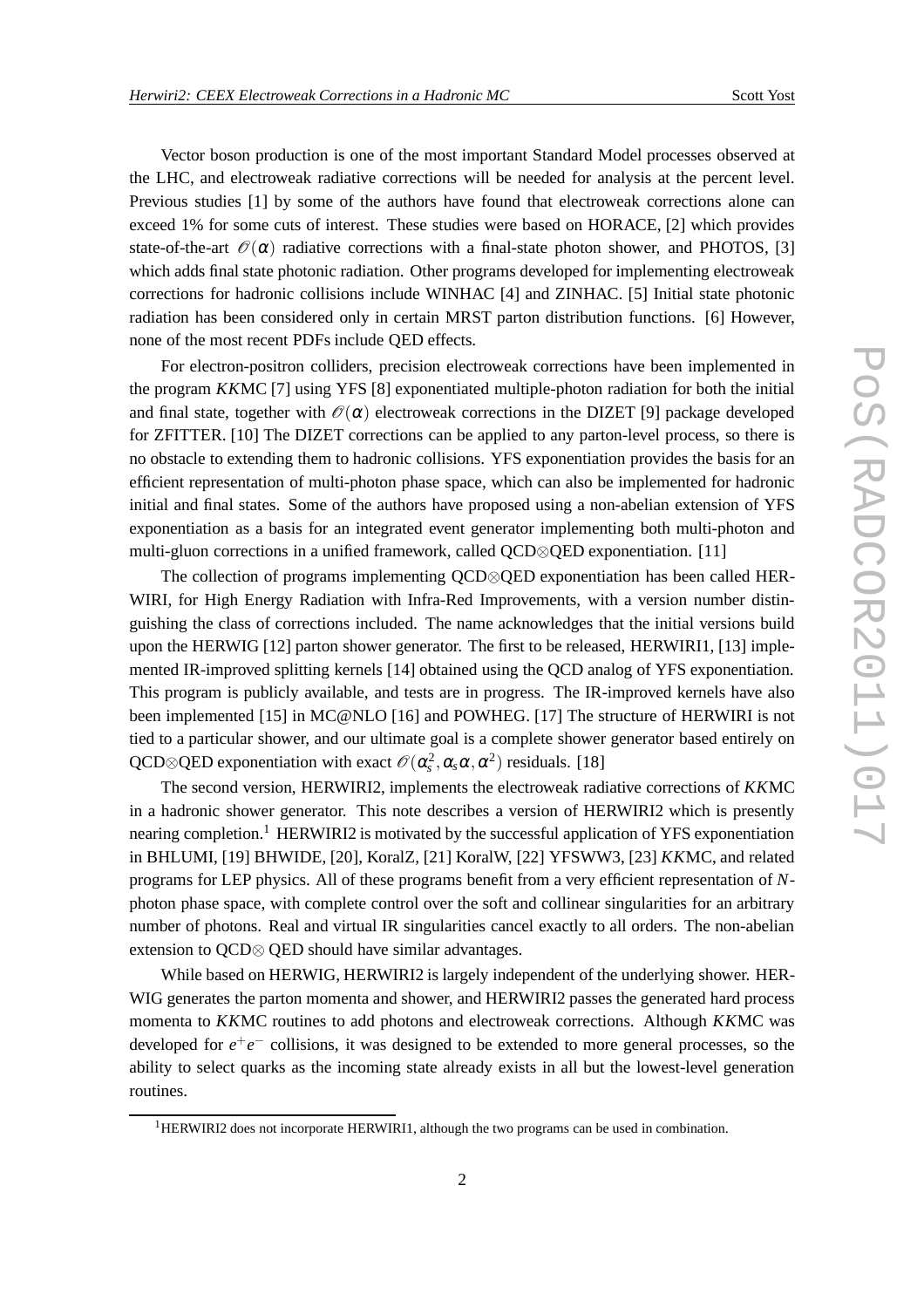*KKMC* [7] is a precision generator for  $e^+e^- \to f\overline{f} + n\gamma$ ,  $f = \mu$ ,  $\tau$ ,  $d$ ,  $u$ ,  $s$ ,  $c$ ,  $b$  for CMS energies from  $2m_{\tau}$  to 1 TeV. The precision tag for LEP2 was 0.2%. ISR and FSR  $\gamma$  emission is calculated up to  $\mathcal{O}(\alpha^2)$ , including interference. The MC structure is based on YFS exponentiation, including residuals calculated perturbatively to the relevant orders in  $\alpha^{k}L^{l}$ .  $(L = \ln(s/m_e^2))$ . Exact collinear bremsstrahlung is implemented for up to three photons. Electroweak corrections [24, 25, 26] are included via DIZET 6.21, [9] and beamstrahlung can be modeled over a wide range of energies via a built-in or user-defined distribution.

There are two modes of operation: exclusive exponentiation (EEX) and coherent exclusive exponentiation (CEEX). EEX applies YFS exponentiation to differential cross-sections, while CEEX applies it at the amplitude level. The CEEX mode is written in a manner that is most readily extended to quark scattering, so it is taken as the basis for HERWIRI2. The orders of residuals included in CEEX mode are  $\alpha$ ,  $\alpha L$ ,  $\alpha^2 L^2$ , and  $\alpha^2 L$ .

CEEX was introduced for pragmatic reasons, because the traditional (EEX) exponentiation of spin-summed differential cross sections suffered from a proliferation of interference terms in processes with multiple diagrams, limiting its utility in reacing the desired 0.2% precision tag for LEP2.[27] CEEX works at the level of spinor helicity amplitudes, greatly facilitating the calculation of effects such as ISR-FSR interference, which are included in *KK*MC, and therefore in HERWIRI2. CEEX is maximally inclusive: all real photons radiated are kept in the event record, no matter how soft or collinear. There is no need to integrate out a region of soft phase space, because the exponentiated amplitudes are well-behaved at  $k = 0$ .

The CEEX cross section for  $q\overline{q} \rightarrow f\overline{f}$  has the form [7]

$$
\sigma = \frac{1}{\text{flux}} \sum_{n=0}^{\infty} \int d\text{PS } \rho_{\text{CEEX}}^{(n)}(\vec{p}, \vec{k})
$$
 (1)

where

$$
\rho_{\text{CEEX}}^{(n)} = \frac{1}{n!} e^{Y(\vec{p}, E_{\text{min}})} \frac{1}{4} \sum_{\vec{\lambda}, \vec{\mu}} \left| \mathcal{M} \left( \frac{\vec{p}}{\vec{\lambda}} \frac{\vec{k}}{\vec{\mu}} \right) \right|^2 \tag{2}
$$

The YFS form factor is

$$
Y(\vec{p}, E_{\min}) = Q_i^2 Y(p_1, p_2, E_{\min}) + Q_f^2 Y(p_3, p_4, E_{\min}) + Q_i Q_f Y(p_1, p_3, E_{\min}) + Q_i Q_f Y(p_2, p_4, E_{\min}) - Q_i Q_f Y(p_1, p_4, E_{\min}) - Q_i Q_f Y(p_2, p_3, E_{\min}),
$$
(3)

where  $Q_i$ ,  $Q_f$  are initial and final parton charges, and

$$
Y(p_i, p_j, E_{\min}) = 2\alpha \widetilde{B}(p_i, p_j, E_{\min}) + 2\alpha \operatorname{Re} B(p_i, p_j), \tag{4}
$$

with real and virtual form factors defined respectively by

$$
\widetilde{B} = -\int_{k^0 < E_{\min}} \frac{d^3k}{8\pi^2 k^0} \left(\frac{p_i}{p_i \cdot k} - \frac{p_j}{p_j \cdot k}\right)^2,\tag{5}
$$

$$
B = \frac{i}{(2\pi)^3} \int \frac{d^4k}{k^2} \left( \frac{2p_i + k}{2p_i \cdot k + k^2} - \frac{2p_j - k}{2p_j \cdot k - k^2} \right).
$$
 (6)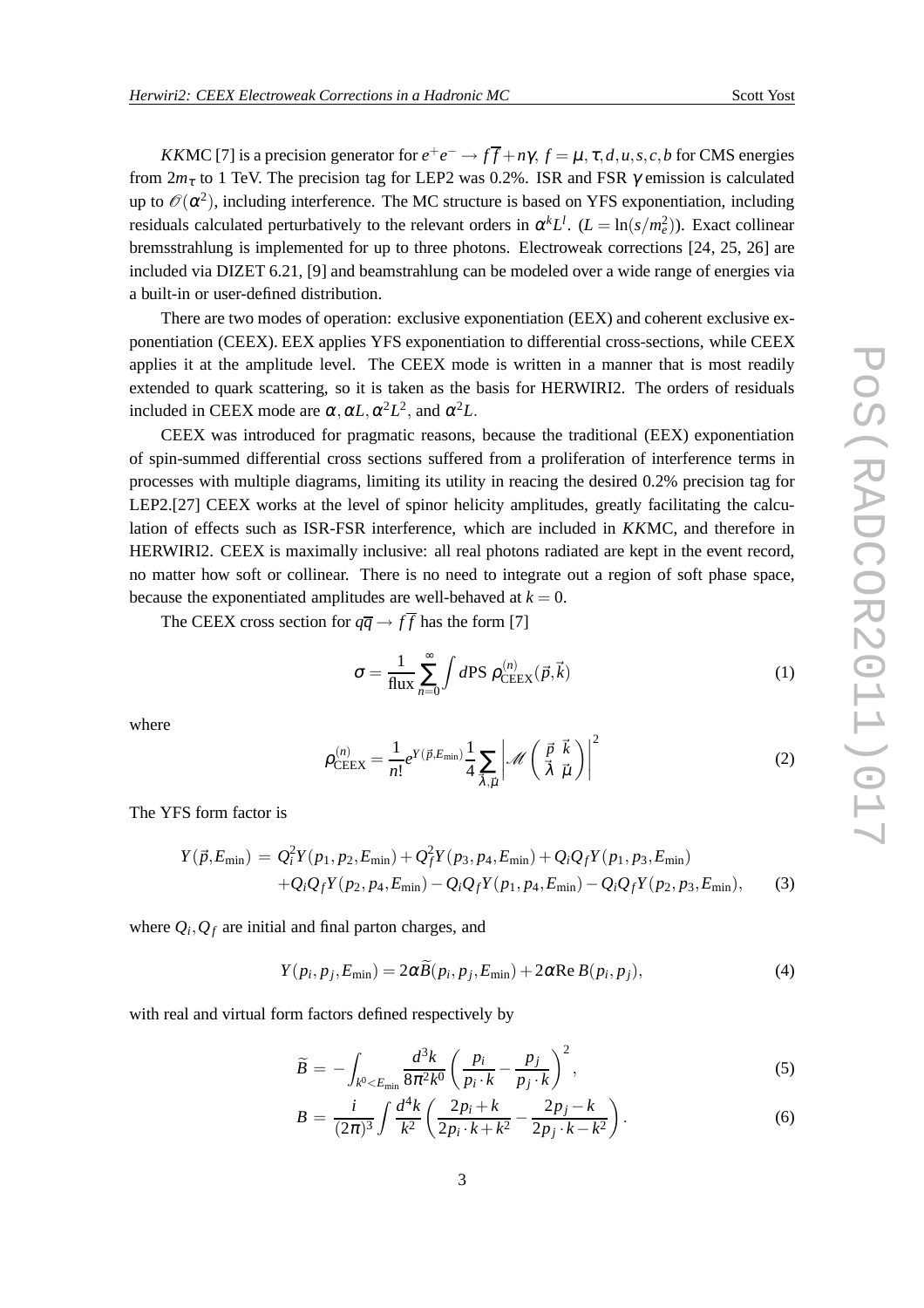The *n*-photon helicity-spinor amplitude can be expanded in terms of order  $\alpha^r$  having the form

$$
\mathcal{M}_n^{(r)} = \sum_{\mathcal{P}} \prod_{i=1}^n \mathcal{S}_i^{(\mathcal{P}_j)} \left[ \beta_0^{(r)} \left( \frac{\vec{p}}{\vec{\lambda}}; X_{\mathcal{P}} \right) + \sum_{j=1}^n \frac{\beta_1^{(r)} \left( \frac{\vec{p}}{\vec{\lambda}} k; X_{\mathcal{P}} \right)}{\mathcal{S}_j^{(\mathcal{P}_j)}} + \dots + \sum_{1 < j_1 < \dots < j_n} \frac{\beta_n^{(r)} \left( \frac{\vec{p}}{\vec{\lambda}} k; X_{\mathcal{P}} \right)}{\mathcal{S}_{j_1}^{(\mathcal{P}_{j_1})} \dots \mathcal{S}_{j_n}^{(\mathcal{P}_{j_n})}} \right] \tag{7}
$$

with residual spinor amplitudes  $\beta_i^{(r)}$  $i_i^{(r)}$  and complex soft photon factors  $\mathscr{S}_j$  with the property

$$
\left| \mathcal{S}_{j}^{(\mathcal{P}_{j})} \right| = -2\pi\alpha Q^{2} \left( \frac{p_{a}}{p_{a} \cdot k_{j}} - \frac{p_{b}}{p_{b} \cdot k_{j}} \right)^{2}
$$
(8)

where  $Q, p_a, p_b$  belong to the initial or final fermions depending on the partition  $\mathcal{P}_j$ .

*KK*MC incorporates the DIZET library (version 6.21) from the program ZFITTER. [10] The γ and *Z* propagators are multiplied by vacuum polarization factors:

$$
H_{\gamma} = \frac{1}{2 - \Pi_{\gamma}}, \qquad H_{Z} = 4 \sin^{2}(2\theta_{\rm W}) \frac{\rho_{\rm EW} G_{\mu} M_{Z}^{2}}{8\pi \alpha \sqrt{2}}.
$$
 (9)

Vertex corrections are incorporated into the coupling of *Z* to *f* via form factors in the vector coupling:

$$
g_V^{(Z,f)} = \frac{T_3^{(f)}}{\sin(2\theta_W)} - Q_f F_V^{(f)}(s) \tan \theta_W.
$$
 (10)

Box diagrams contain these plus a new angle-dependent form-factor in the doubly-vector component:

$$
g_V^{(Z,i)}g_V^{(Z,f)} = \frac{T_3^{(i)}T_3^{(f)} - 2T_3^{(i)}Q_fF_V^{(f)}(s) - 2Q_iT_3^{(f)}F_V^{(i)}(s) + 4Q_iQ_fF_{\text{box}}^{(i,f)}(s,t)}{\sin^2(2\theta_W)}.
$$
(11)

The correction factors are calculated at the beginning of a run and stored in tables.

The Drell-Yan cross section with multiple-photon emission can be expressed as an integral over the parton-level process  $q_i(p_1)\overline{q}_i(p_2) \rightarrow f(p_3)\overline{f}(p_4) + n\gamma(k)$ , integrated over phase space and summed over photons. The parton momenta  $p_1, p_2$  are generated using parton distribution functions giving a process at CMS energy *q* and momentum fractions  $x_1, x_2$  such that  $q^2 = x_1x_2s$ :

$$
\sigma_{DY} = \int \frac{dx_1}{x_1} \frac{dx_2}{x_2} \sum_i f_i(q, x_1) f_i(q, x_2) \sigma_i(q^2) \delta(q^2 - x_1 x_2 s), \tag{12}
$$

where the final state phase space includes  $p_3$ ,  $p_4$  and  $k_i$ ,  $i = 1, \dots, n$  and multiple gluon radiation + hadronization is included through a shower.

The parton-level cross section  $\sigma_i(q^2)$  can be calculated by *KKMC*, which integrates over a final space phase space with two fermions and an arbitrary number of photons:

$$
\sigma_i(q^2) = \sum_{n=0}^{\infty} \int d\mathbf{PS}_{2+n} \sigma_i(\vec{p}, \vec{k})
$$
\n(13)

HERWIRI2 uses HERWIG 6.5 as the shower generator, which creates the hard process first, at Born level, in subroutine HWEPRO (HWHDYP), and then passes it to the cascade generator HWBGEN. HERWIRI2 finds the  $Z/\gamma^*$  and the partons interacting with it in the event record. The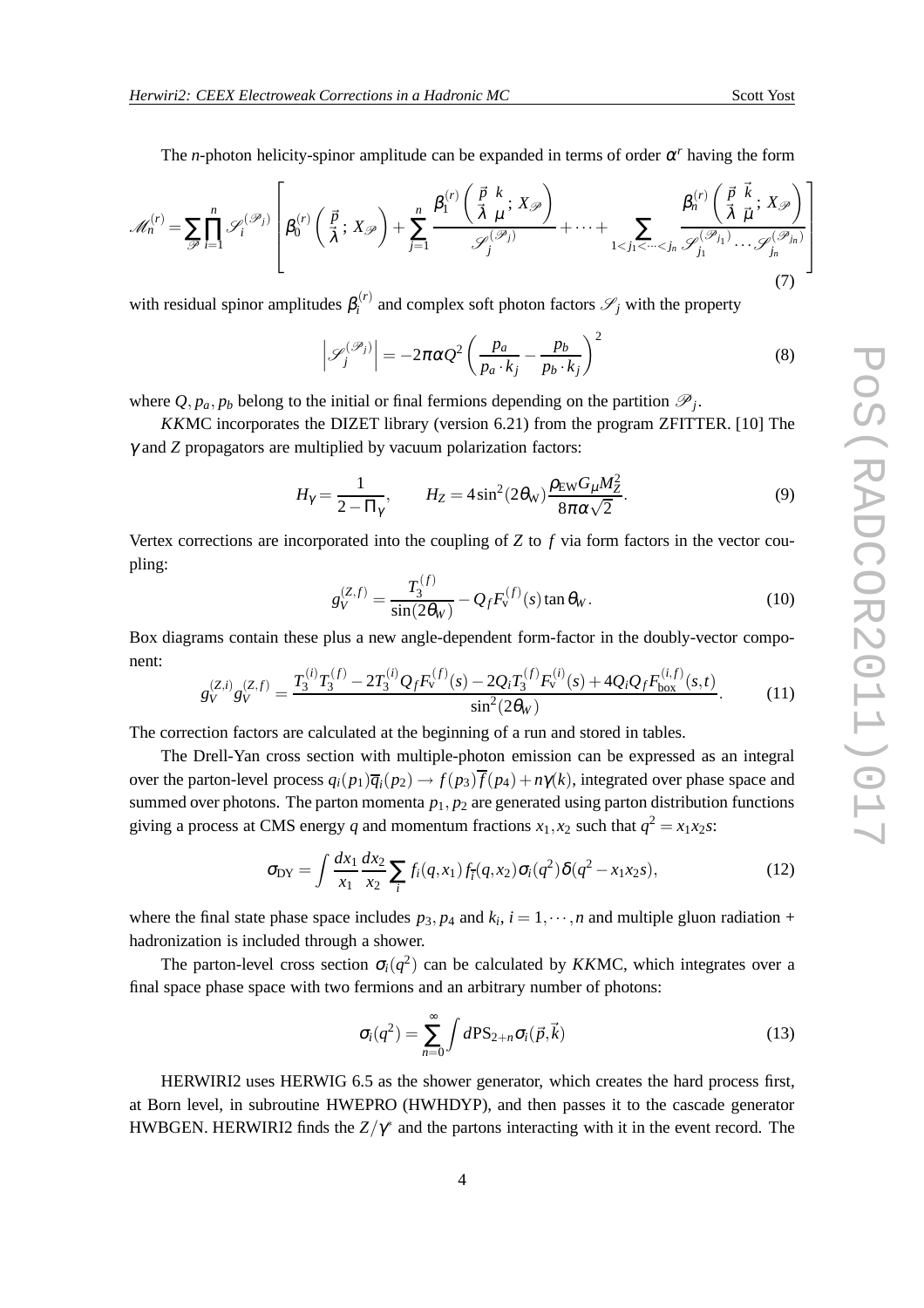initial partons define  $p_1$ ,  $p_2$ , which are transformed to the CM frame and projected on-shell to create a starting point for *KKMC*, which generates the final fermion momenta  $p_3$ ,  $p_4$  and photons  $k_i$  (both ISR and FSR.) The generated particles are transformed back to the lab frame and placed in the event record.

In addition to the basic DY process, HERWIG generates "Compton" events  $g + q \rightarrow q + Z/\gamma^*$ . About 10% of the events have this form. This is factorized into gluon emission times a hard EW process at a shifted value of  $q^2$ . These have a different profile in the event record, but can be processed by *KK*MC as well. There is also a third class of events with the emission of an additional hard gluon. About 1% of the events have this form, and also have a significant shift of the *Z* energy from its generation scale.

With a change of variables, the Drell-Yan cross section in HERWIG can be expressed as

$$
\sigma_{DY} = \int \frac{dx_1}{x_1} \frac{dx_2}{x_2} \sum_{i} f_i(q, x_1) f_i(q, x_2) \sigma_i(q^2) \delta(q^2 - x_1 x_2 s)
$$
  
= 
$$
\int_{q_{\min}}^{q_{\max}} dq P(q) \int_{q^2/s}^{1} \frac{dx_1}{x_1} \sum_{i} P_i W_{HW}^{(i)}(q^2, x_1) = \langle W_{HW} \rangle
$$
 (14)

where  $P(q)$  is a normalized, integrable, crude probability distribution for  $q$ ,  $P_i$  is the crude probability of generating parton *i*, and  $W_{HW}$  is the HERWIG event weight. This weight depends only on the hard Born cross section and is not altered by the shower.

The crude probability distributions used by HERWIG are

$$
P(q) = \frac{1}{2} [P_{\gamma}(q) + P_{Z}(q)], \qquad P_{\gamma}(q) = \frac{N_{\gamma}}{q^{4}}, \qquad P_{Z}(q) = \frac{N_{2}q}{(q^{2} - M_{Z}^{2}) + \Gamma_{Z}^{2} M_{Z}^{2}}
$$
(15)

The HERWIG event weight is

$$
W_{\rm HW} = \sum_{i} W_{\rm HW}^{(i)}, \qquad W_{\rm HW}^{(i)} = \frac{1}{P(q)} f_i(q, x_1) f_{\bar{i}}(q, x_2) \ln\left(\frac{s}{q^2}\right) \sigma_{\rm HW}^{(i)}(q^2)
$$
(16)

and the corresponding probability for selecting parton *i* is

$$
P_i = W_{\text{HW}}^{(i)}/W_{\text{HW}} \tag{17}
$$

We have chosen to introduce electroweak corrections in a minimally invasive way, incorporating them in a form factor

$$
F_{EW}^{(i)}(q^2) = \frac{\sigma_i(q^2)}{\sigma_{\text{Born}}^{(i)}(q^2)}\tag{18}
$$

*KK*MC will calculate the EW form factor, and multiply it by the HERWIG Born cross section.

$$
\sigma_{HW+EW} = \langle W_{Tot} \rangle, \qquad W_{Tot} = F_{EW}^{(i)}(q^2)W_{HW} = W_{HW} \frac{\sigma_{KK}^{(i)}(q^2)}{\sigma_{Born}^{(i)}(q^2)}.
$$
(19)

The *KK*MC cross section is calculated using a primary distribution

$$
\frac{d\sigma_{\text{Pri}}^{(i)}(s,\nu)}{d\nu} = \sigma_{\text{Born}}^{(i)}(s(1-\nu))\frac{1}{2}\left(1+\frac{1}{\sqrt{1-\nu}}\right)\overline{\gamma}_{i}\nu^{\overline{\gamma}_{i}-1}\nu_{\text{min}}^{\gamma_{i}-\overline{\gamma}_{i}}\tag{20}
$$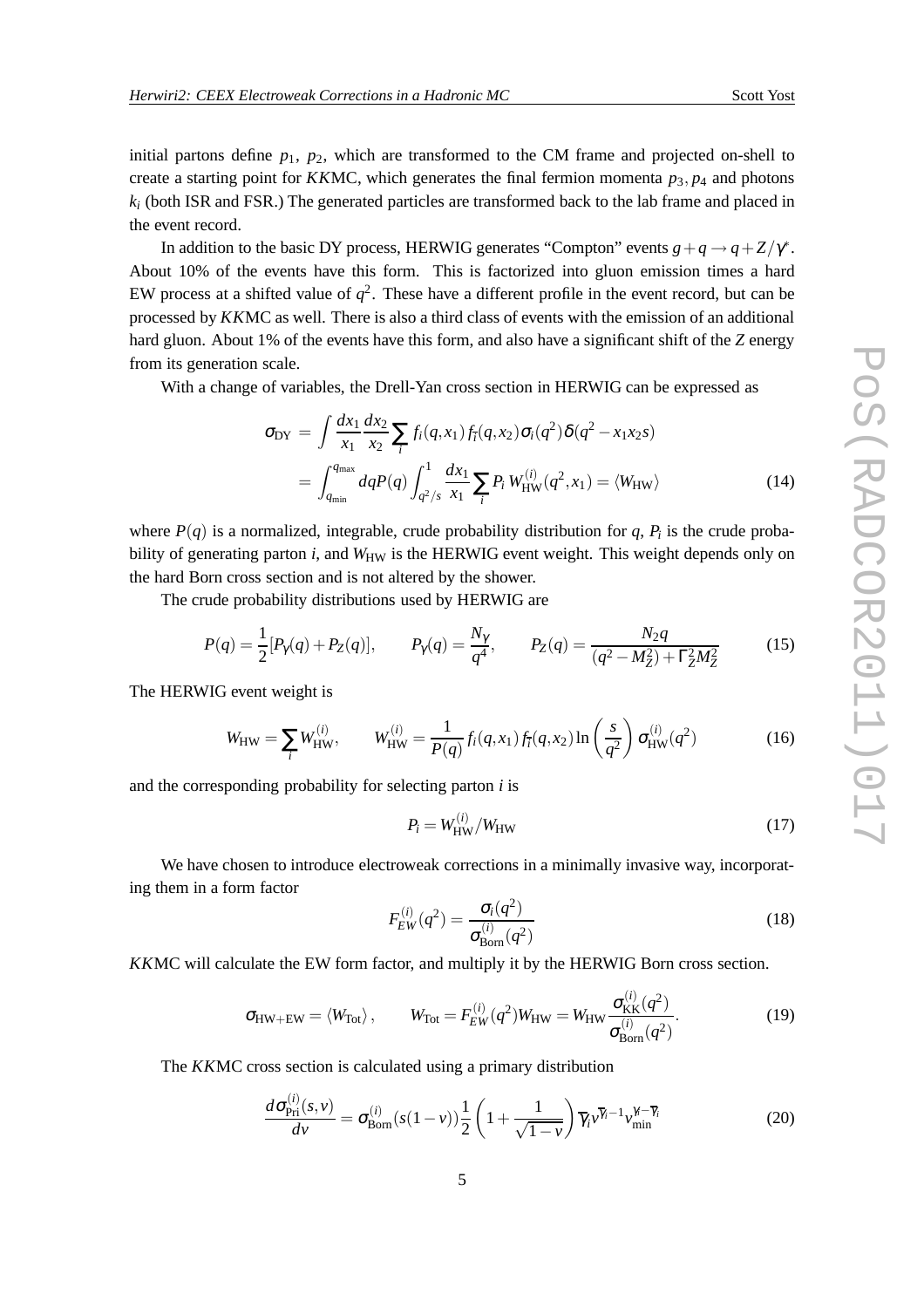with

$$
\gamma_i = \frac{2\alpha}{\pi} Q_i^2 \left[ \ln \left( \frac{s}{m_i^2} \right) - 1 \right], \qquad \overline{\gamma}_i = \frac{2\alpha}{\pi} Q_i^2 \ln \left( \frac{s}{m_i^2} \right)
$$
(21)

to generate the factor *v* giving the fraction of *s* remaining after ISR photon emission,  $s_X = s(1 - v)$ .

The *KK*MC cross section is

$$
\sigma(q^2) = \int d\sigma_{\text{Pri}} \frac{d\sigma_{\text{Cru}}}{d\sigma_{\text{Pri}}} \frac{d\sigma_{\text{Mod}}}{d\sigma_{\text{Cru}}} = \sigma_{\text{Pri}} \langle W_{\text{Cru}} W_{\text{Mod}} \rangle. \tag{22}
$$

 $W_{\text{Cru}}$  is calculated during ISR generation and  $W_{\text{Mod}}$  is generated after  $s_X$  is available.

The HERWIG and *KK*MC weights are combined to calculate the total HERWIRI2 weight,

$$
\sigma_{\text{Tot}} = \left\langle W_{\text{HW}} \frac{\sigma_i(q^2)}{\sigma_{\text{Born}}^{(i)\star}(q^2)} \right\rangle = \left\langle W_{\text{HW}} \sigma_{\text{Pri}}^{(i)}(q^2) \frac{W_{\text{Cru}}^{(i)} W_{\text{Mod}}^{(i)}}{\sigma_{\text{Born}}^{(i)\star}(q^2)} \right\rangle, \tag{23}
$$

This average *could* be calculated using a joint probability distribution for *q* and *v*,  $D(q, v)$  =  $P(q)d\sigma_{\text{Pri}}/dv$ , with  $P(q)$  from HERWIG. An adaptive MC (S. Jadach's FOAM [28]) could calculate the normalization of the distribution at the beginning of the run, in a similar manner to how *KK*MC presently integrates the one-dimensional primary distribution. To account for beamsstrahlung, *KK*MC already permits such a user-defined distribution, in up to three variables. However, as a first step, we have tried to run HERWIRI2 using *KK*MC's one-dimensional primary distribution. This requires fixing an overall scale  $q_0$  to initialize *KKMC* (*e.g.*,  $q_0 = M_Z$ ).

The built-in primary distribution for electrons at scale  $q_0$  can be used for the low-level generation of *v*. The transformation from this distribution to a distribution at HERWIG's generated scale *q* for quark *i* is then obtained by a change of variables:

$$
\sigma_{\text{Tot}} = \sigma_{\text{Pri}}^{(e)} \left\langle W_{\text{HW}} \left( \frac{d \sigma_{\text{Pri}}^{(i)}(q^2, v)}{d \sigma_{\text{Pri}}^{(e)}(q_0^2, v)} \right) \left( \frac{W_{\text{Crud}}^{(i)} W_{\text{Mod}}^{(i)}}{\sigma_{\text{Born}}^{(i) \star}(q^2)} \right) \right\rangle \tag{24}
$$

with

$$
\frac{d\sigma_{\text{Pri}}^{(i)}(q^2,\nu)}{d\sigma_{\text{Pri}}^{(e)}(q_0^2,\nu)} = W_{\gamma}^{(i)} \frac{\sigma_{\text{Born}}^{(i)}(q^2(1-\nu))}{\sigma_{\text{Born}}^{(e)}(q_0^2(1-\nu))},\tag{25}
$$

where

$$
W_{\gamma} = \frac{\overline{\gamma}_i}{\overline{\gamma}_e} \left(\frac{v}{v_{\min}}\right)^{\overline{\gamma}_i - \overline{\gamma}_e} v_{\min}^{\gamma_i - \gamma_e}.
$$
 (26)

The  $\gamma$  factors are calculated using  $q^2/m_i^2$  for parton *i* and  $q_0^2/m_e^2$  for the electron.

Shuffling the numerators and denominators about gives the expression used in HERWIRI2:

$$
\sigma_{\text{Tot}} = \langle W_{\text{HW}} W_{\text{Mod}} W_{\text{Karl}} W_{\text{FF}} W_{\gamma} \rangle \tag{27}
$$

with two new weights

$$
W_{\text{Karl}} = \frac{\sigma_{\text{Pri}}^{(e)} W_{\text{Crud}}^{(i)}}{\sigma_{\text{Born}}^{(e)}(q_0^2 (1 - \nu))}, \qquad W_{\text{FF}} = \frac{\sigma_{\text{Born}}^{(i)} (q^2 (1 - \nu))}{\sigma_{\text{Born}}^{(i) \star} (q^2)}.
$$
(28)

HERWIRI2 is still under development, so any numerical results must be treated as preliminary. A run for *pp* collisions at 10 TeV with the  $Z/\gamma^*$  invariant mass bounded by 40 GeV and 140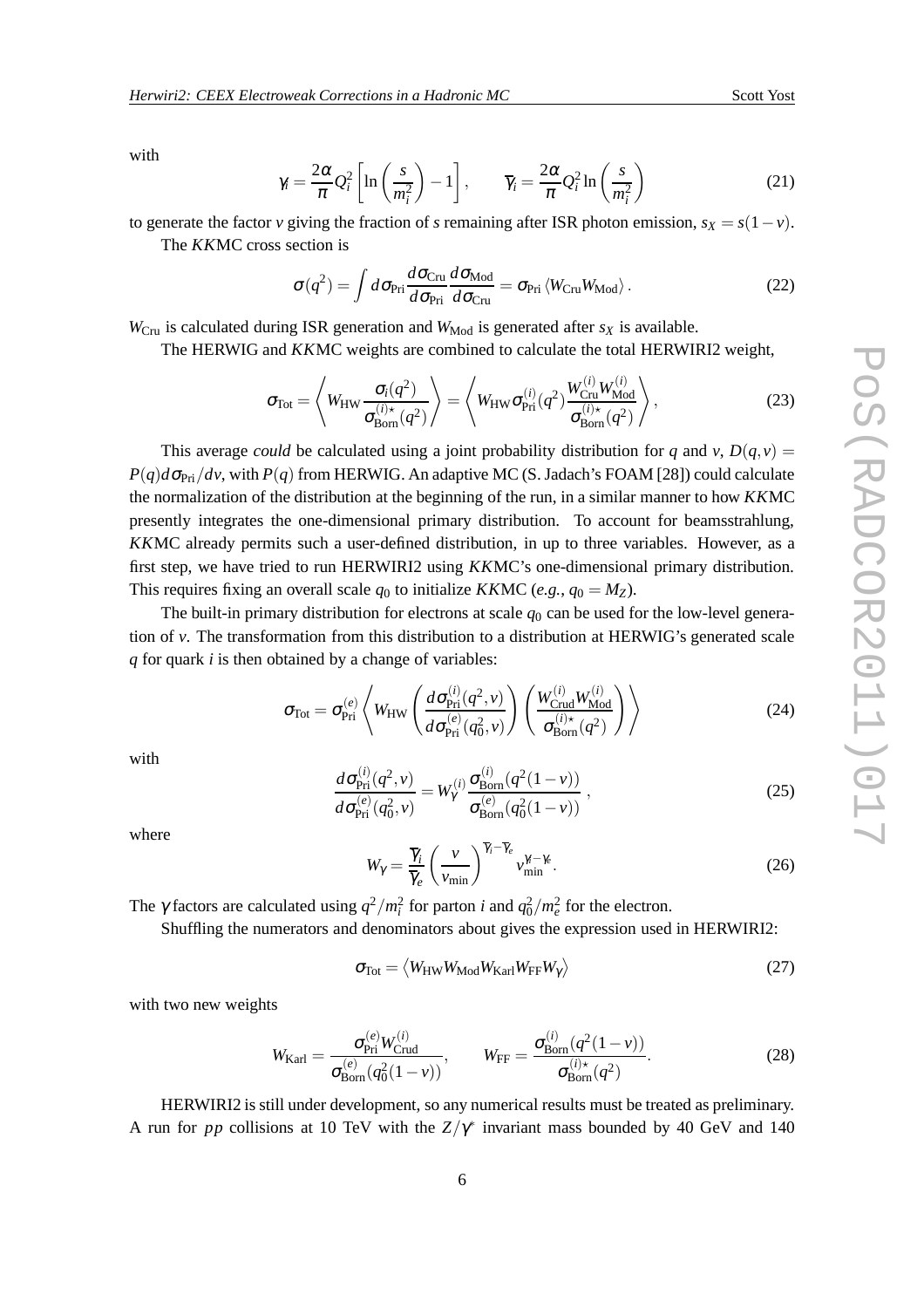GeV, using HERWIG 6.520 default parameters and PDFs, yields a cross-section of  $1183.7 \pm 1.3$ pb, compared to  $1098.8 \pm 1.0$  pb for HERWIG alone, giving an electroweak contribution of of 7.7%. Turning on ISR gives a much wider weight distribution and consequently, greatly reduced efficiency. Preliminary results give a cross-section of  $1212 \pm 109$  pb, showing an additional 2.4% contribution from ISR.

Work is in progress to optimize MC generation in the presence of ISR. Once HERWIRI2 is complete and thoroughly tested, it will be compared to other available hadronic/electroweak generators. In particular, it will be interesting to see the effect of initial state radiation, which is not present in the other programs, but appears to enter at the  $2 - 3%$  level, making it crucial to precision calculations.

### **Acknowledgments**

S. Yost thanks the organizers of RADCOR 2011 for the invitation to present these results, and D. Marlow and the Princeton Physics Department for their support and hospitality during a critical period of its development. S. Yost and B.F.L. Ward also acknowledge the hospitality of the CERN theory division, which contributed greatly to the progress of this work.

# **References**

- [1] N.E. Adam, V. Halyo, and S.A. Yost, JHEP **05** (2008) 062 [arXiv:0802.3251]; *ibid.*, JHEP **11** (2010) 074 [arXiv:1006.3766]; N.E. Adam, V. Halyo, S.A. Yost, and W.-H. Zhu, JHEP **09** (2008) 133 [arXiv:0808.0758].
- [2] C.M. Carloni Calame, G. Montagna, O. Nicrosini, and M. Treccani, JHEP **05** (2005) 019 [arXiv:hep-ph/0502218]; C.M. Carloni Calame, G. Montagna, O. Nicrosini, and A. Vicini, JHEP **12** (2006) 016 [arXiv:hep-ph/0609170]; *ibid.*, JHEP **10** (2007) 109 [arXiv:0710.1722].
- [3] E. Barberio, B. van Eijk, and Z. Was, Comput. Phys. Commun. **66** (1991) 115; E. Barberio and Z. Was, Comput. Phys. Commun. **79** (1994) 291; P. Golonka and Z. Was, Eur. Phys. J. **C45** (2006) 97 [arXiv:hep-ph/0506026].
- [4] W. Płaczek and S. Jadach, Eur. Phys. J. **C29** (2003) 325 [arXiv:hep-ph/0302065]; W. Płaczek, PoS(EPS-HEP2009) 340 [arXiv:0911.0572].
- [5] A. Siódmok and W. Płaczek, http://th-www.if.uj.edu.pl/ZINHAC/ .
- [6] A.D. Martin, R.G. Roberts, W.J. Stirling, and R.S. Thorne, Eur. Phys. J. **C39** (2005) 155.
- [7] S. Jadach, B.F.L. Ward, and Z. Was, Comput. Phys. Commun. **130** (2000) 130.
- [8] D.R. Yennie, S. Frautschi, and H. Suura, Ann. Phys. **13** (1961) 379.
- [9] A. Akhundov, D. Bardin, M. Bilenky, P. Christova, S. Riemann, T. Riemann, M. Sachwitz, and H. Vogt, DIZET6.21
- [10] A. Akhundov, D. Bardin, and T. Riemann, Phys. Lett. **B166** (1986) 111.
- [11] C. Glosser, S. Jadach, B.F.L. Ward, and S.A. Yost, Mod. Phys. Lett. **A19** (2004) 2113 [arXiv:hep-ph/0404087]; B.F.L. Ward, C. Glosser, S. Jadach, and S.A. Yost, Int. J. Mod. Phys. **A20** (2005) 3735 [arXiv:hep-ph/0411047]; B.F.L. Ward and S.A. Yost, in Proc. ICHEP04, Beijing, vol. 1, ed. H. Chen *et al.* (World Scientific, Singapore, 2005), 588 [arXiv:hep-ph/0410277]; *ibid.*, Acta Phys.